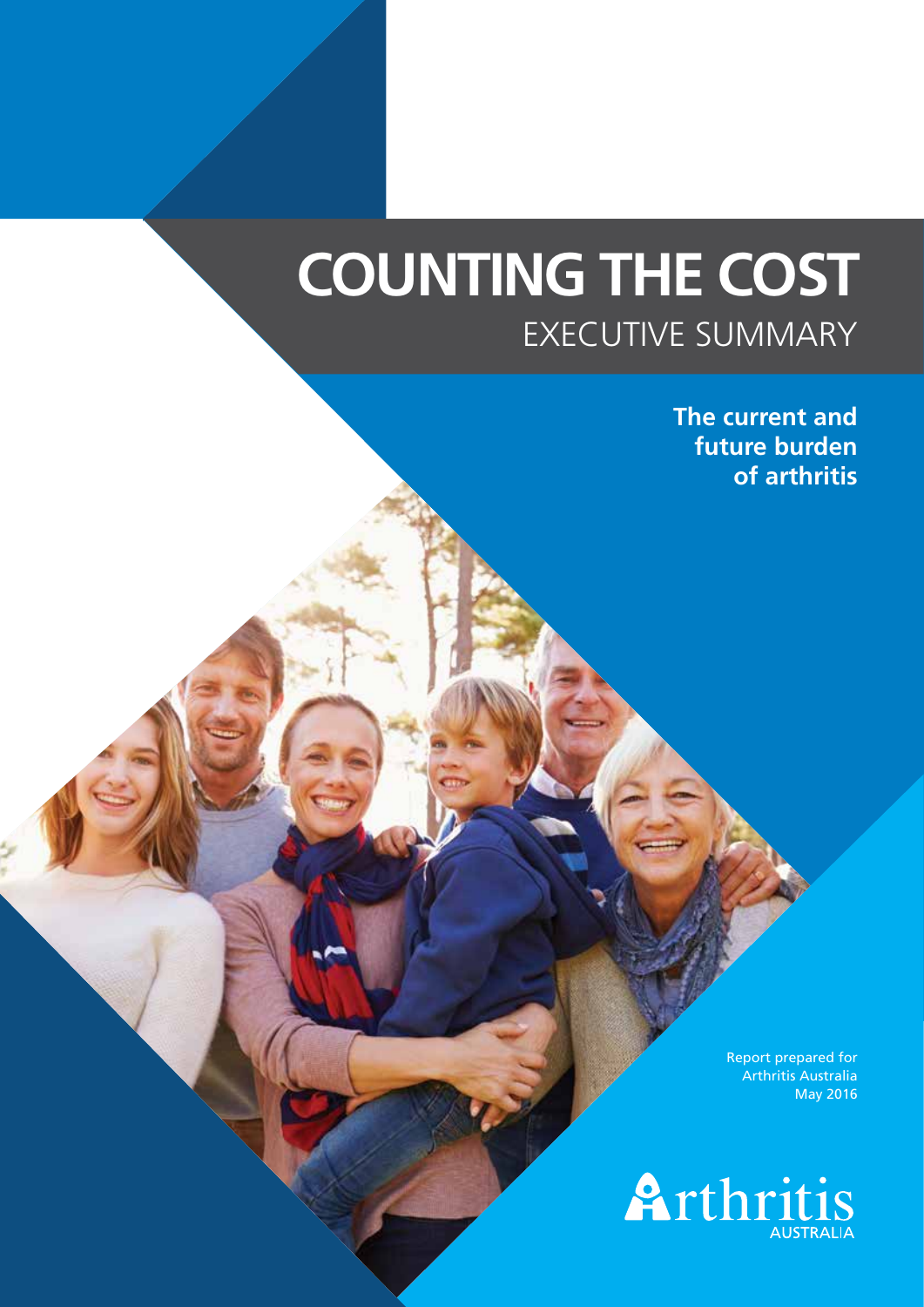# EXECUTIVE SUMMARY

Arthritis is one of the most common, costly and disabling chronic conditions in Australia. In its many forms, it affects nearly four million people of all ages, including children, causing pain, stiffness, impaired physical function and reduced quality of life.

The immense personal, social and economic costs of arthritis are poorly recognised. These costs include health care costs, personal and societal costs associated with lost productivity, due to the impact of arthritis on work capacity, and, of course, the immeasurable cost of lost wellbeing.

In 2015 health system expenditure for arthritis was \$5.5 billion, making arthritis one of the most expensive disease groups in Australia.

As arthritis is the second leading cause of early retirement due to ill health in Australia, the impact of arthritis on productivity is also substantial.

Lost personal income due to arthritis-related early retirement totalled \$1.8 billion in 2015. Associated costs to government include at least \$635 million in extra welfare payments and \$458 million in lost taxation revenue, while the impact on the economy is calculated to be at least \$7.2 billion in lost GDP.

With the number of people with arthritis set to rise to 5.4 million people by 2030 it is imperative that we

# **KEY FINDINGS**

### **PREVALENCE**

- $\blacksquare$  The number of Australians with arthritis is predicted to increase by 38% from 3.9 million in 2015 to 5.4 million in 2030.
- $\blacksquare$  Of these, the number of people with osteoarthritis is expected to increase from 2.2 million in 2015 to 3.1 million in 2030, while the number of people with rheumatoid arthritis is set to increase from more than 400,000 in 2015 to 580,000 in 2030.
- $\blacksquare$  The prevalence of juvenile arthritis is expected to increase from 6006 children in 2015 to 7,334 children in 2030.

investigate and implement programs to prevent and improve the management of arthritis to minimise the future burden of the condition.

One example is implementing programs to support better non-surgical management of knee osteoarthritis, which may delay the need for expensive joint replacements. The savings to the health system from this measure alone would be \$170 million in 2015, increasing to \$233 million in 2030.

*Counting the Cost: The Current and Future Burden of Arthritis* provides up to date estimates of the prevalence and costs of arthritis from 2015 to 2030 under a 'business as usual' scenario. It also models the impact of implementing non-surgical interventions for knee osteoarthritis to illustrate the potential benefits for individuals, governments and the economy from better arthritis care.

*Part 1 Healthcare Costs* estimates the current and future prevalence of arthritis and the associated costs to the health system. *Part 2 Economic Costs* considers the economic costs of arthritis, including lost personal income, increased welfare payments, reduced taxation revenue and lost GDP.

The complete reports are available at [www.arthritisaustralia.com.au/counting the cost](http://www.arthritisaustralia.com.au/index.php/reports/counting-the-cost.html)

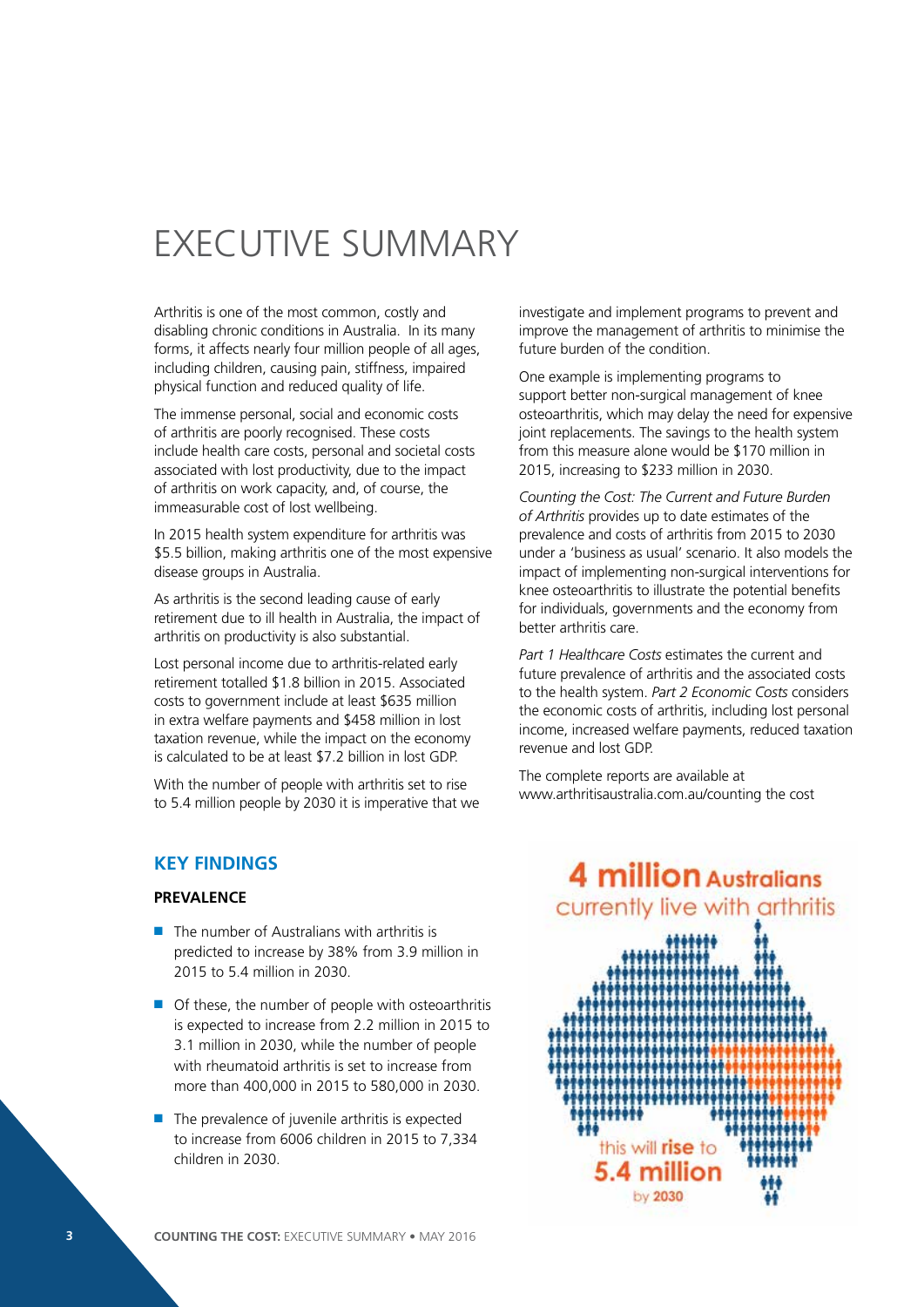# **HEALTH SYSTEM COSTS**

- $\blacksquare$  Health system costs for arthritis in 2015 were estimated to exceed \$5.5 billion rising to more than \$7.6 billion by 2030.
- $\blacksquare$  Osteoarthritis remains the most expensive form of arthritis, with health system costs estimated to exceed \$2.1 billion in 2015 and forecast to reach more than \$2.9 billion in 2030.
- $\blacksquare$  Implementing conservative (non-surgical) management strategies for people with severe knee osteoarthritis could save the health system \$170 million in 2015 by reducing demand for expensive knee replacements. These savings could increase to more than \$233 million in 2030.
- $\blacksquare$  Health system costs for rheumatoid arthritis were over \$550 million in 2015 and this is projected to increase to over \$755 million by 2030.
- $\blacksquare$  Available data from a case study suggest that if all children with juvenile arthritis received best practice care the total cost to the health system could be approximately \$40.3 million dollars per year. By 2030, this could rise to nearly \$49.2 million dollars per year.

# **ECONOMIC IMPACTS**

#### **Lost labour force participation**

- $\blacksquare$  Arthritis is the second most common cause of early retirement due to ill-health in Australia.
- $\blacksquare$  In 2015, 52,000 people aged 15-64 years were out of the labour force due to their arthritis and this is projected to increase to 59,000 by 2030.
- $\blacksquare$  In addition there were 19,000 primary carers (aged 15-64 years) of people with arthritis who were out of the workforce due to their caring responsibilities in 2015. This number is expected to increase to 22,000 by 2030.